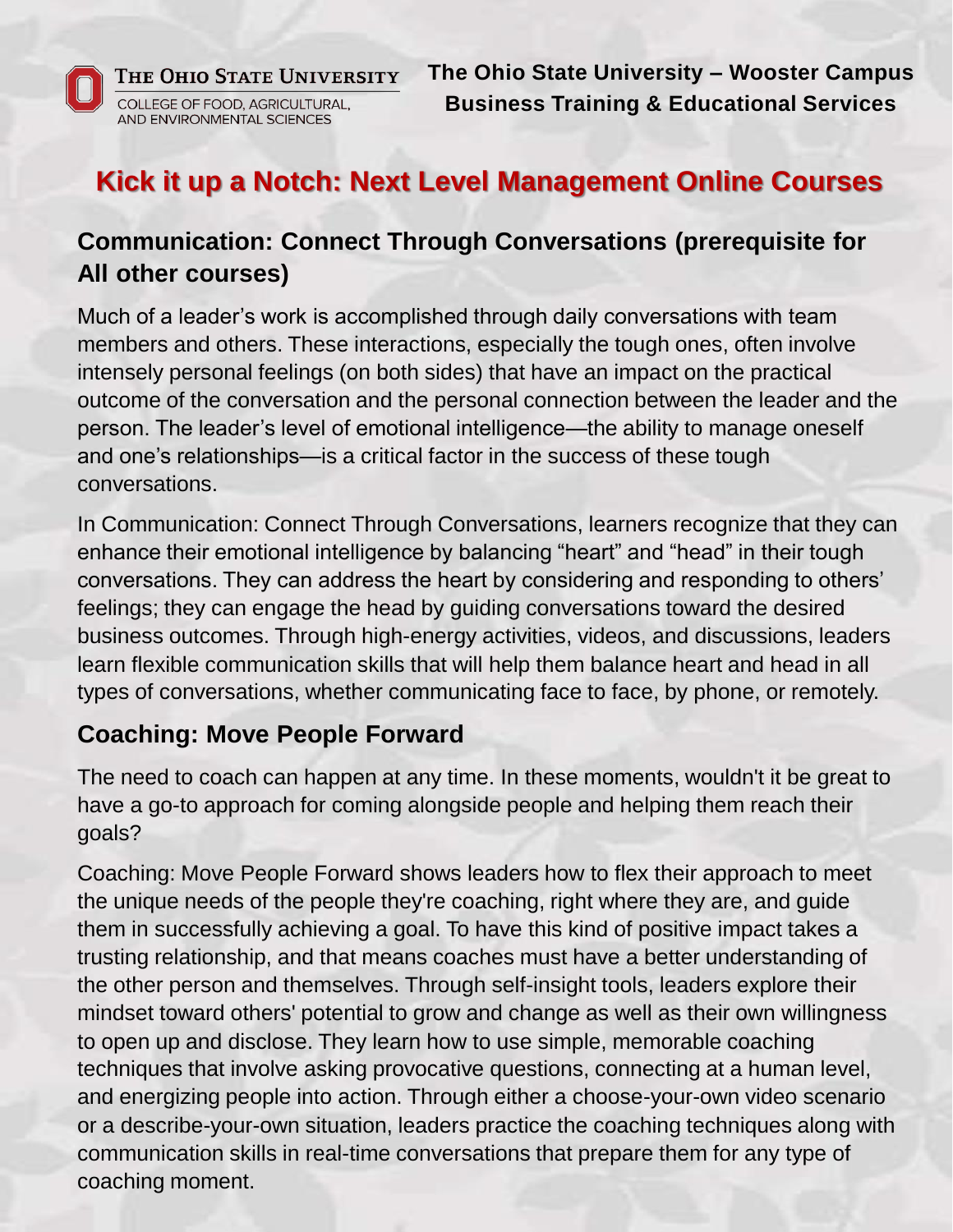

**The Ohio State University – Wooster Campus Business Training & Educational Services**

# **Kick it up a Notch: Next Level Management Online Courses**

#### **Building and Sustaining Trust**

What does trust have to do with business success? Everything. Trust is directly linked to employee engagement, retention, productivity, and innovation. Leaders who demonstrate trust and trustworthiness inspire higher levels of performance and commitment to team and organizational success.

This course introduces Trust Builders, actions leaders can take to build and sustain trusting relationships, as well as common Trust Breakers that can erode or quickly break trust. Applying these skills to build trusting relationships enables people to take risks, identify and solve problems, and collaborate to achieve business results.

#### **Delegating with Purpose**

Delegation is a critical skill for leaders in today's "do more with less" business environment. Fewer resources, changing motivations, virtual employees, and global workforces are just a few of the challenges leaders face as they attempt to meet everincreasing workplace demands.

In this course, leaders learn the skills they need to address these challenges, gain the commitment of team members, develop individual skills and abilities, and enhance the overall capability and capacity of their teams and, ultimately, the organization. Leaders learn to identify the tasks they need to delegate, select the most appropriate individuals, assess capabilities and commitment, and plan the delegation discussion. That discussion includes the level of decision-making authority, amount of support, and methods for monitoring progress and measuring results.

### **Driving Change**

In today's complex and competitive environment, it's no surprise that 70 percent of workplace change initiatives fail. For workplace change initiatives to be successful, organizations need leaders who are able to turn resistance into commitment and inspire team members to take ownership of change.

This course provides the skills and resources learners need to accelerate the process of implementing change with their team members and to create an agile work environment where people are more open to change.